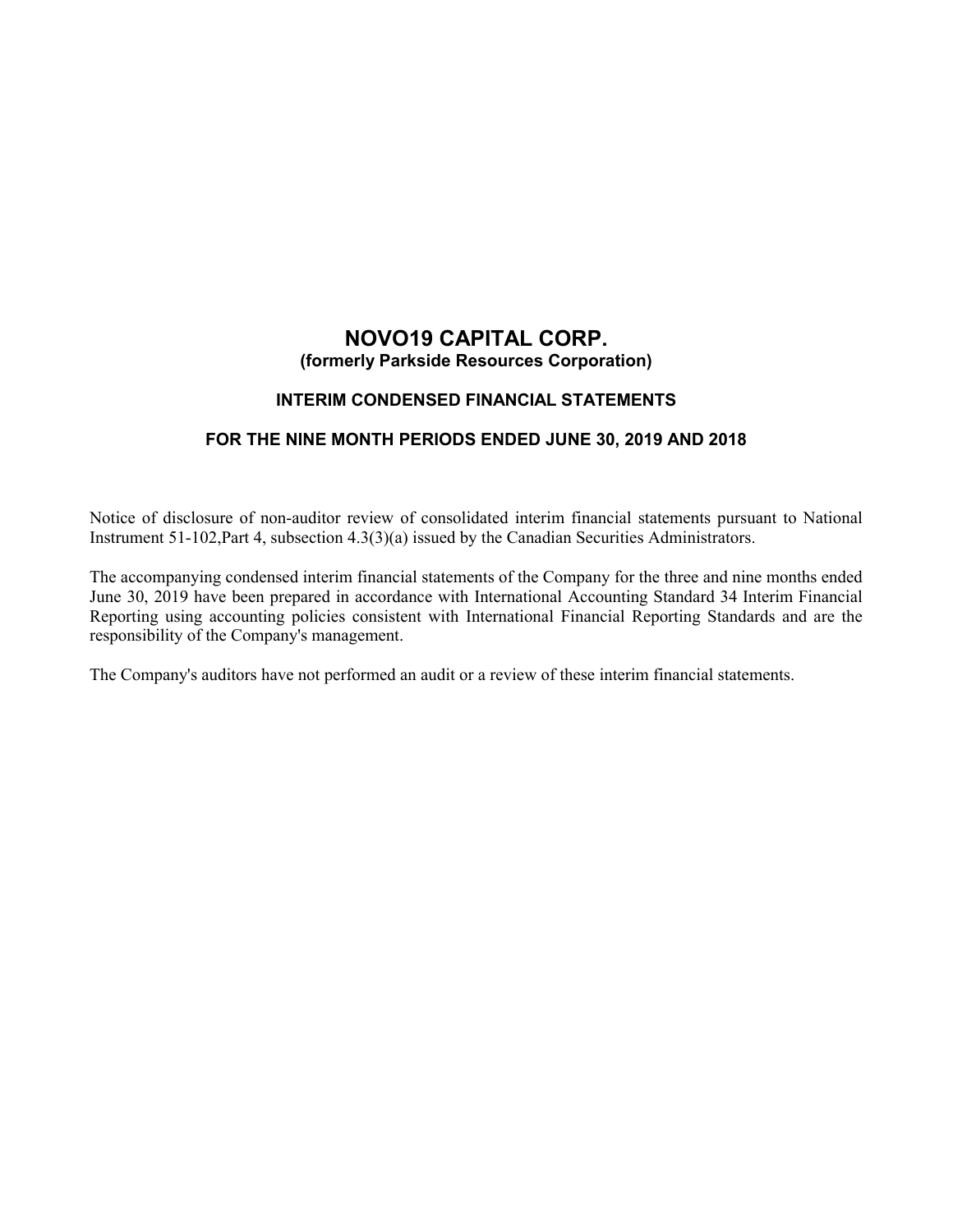## **NOVO19 CAPITAL CORP. INTERIM CONDENSED STATEMENTS OF FINANCIAL POSITION (expressed in Cdn \$) UNAUDITED**

|                                                                                         | <b>ASSETS</b><br><b>Jun 30</b>                     | Sept 30                                                       |
|-----------------------------------------------------------------------------------------|----------------------------------------------------|---------------------------------------------------------------|
|                                                                                         | 2019                                               | 2018                                                          |
| <b>Current</b><br>Cash<br>Taxes receivable                                              | \$<br>8,756<br>9,432<br>18,188                     | \$<br>3,686<br>3,686                                          |
| Exploration and evaluation assets (Note 3)                                              | 1                                                  | 1                                                             |
|                                                                                         | 18,189<br>\$                                       | 3,687<br>\$                                                   |
| <b>Current</b>                                                                          | <b>LIABILITIES</b>                                 |                                                               |
| Accounts payable and accrued liabilities<br>Promissory notes payable (Note 4)           | 55,058<br>55,058                                   | 446,503<br>15,255<br>461,758                                  |
|                                                                                         | <b>SHAREHOLDERS EQUITY (DEFICIENCY)</b>            |                                                               |
| Capital Stock (Note 7)<br>Common shares<br>Warrants<br>Other reserves<br><b>Deficit</b> | 2,339,183<br>1,127,900<br>(3,503,952)<br>(36, 869) | 1,848,380<br>25,377<br>1,102,523<br>(3,434,351)<br>(458, 071) |
| Nature of Operations and Going Concern - Note 1<br><b>Subsequent event - Note 11</b>    | 18,189<br>\$                                       | 3,687<br>\$                                                   |
| Approved on behalf of the board:                                                        |                                                    |                                                               |
| "David Mitchell"<br>David Mitchell, Director                                            | "Matthew Goldman"<br>Matthew Goldman, Director     |                                                               |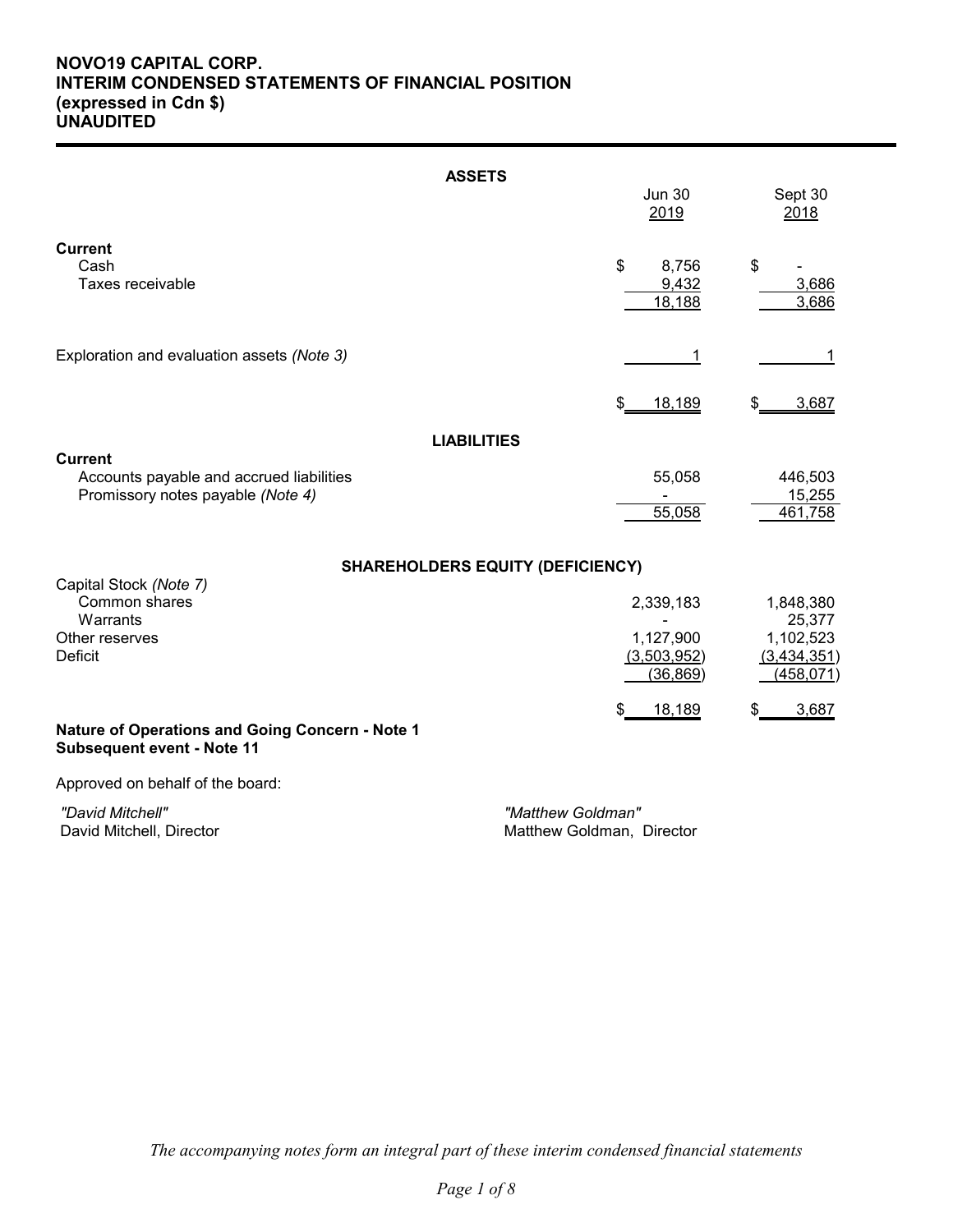## **NOVO19 CAPITAL CORP. INTERIM CONDENSED STATEMENTS OF LOSS AND COMPREHENSIVE LOSS FOR THE NINE MONTH PERIODS ENDED JUNE 30, 2019 AND 2018 (expressed in Cdn \$) UNAUDITED**

|                                                                      | Three month ended June 30 |    |            | Nine months ended June 30 |    |            |
|----------------------------------------------------------------------|---------------------------|----|------------|---------------------------|----|------------|
|                                                                      | 2019                      |    | 2018       | 2019                      |    | 2018       |
| <b>Expenses</b>                                                      |                           |    |            |                           |    |            |
| Regulatory fees                                                      | \$<br>15.708              | \$ |            | \$<br>19.708              | \$ |            |
| Write off of stale-dated and forgiven debt                           |                           |    |            | 531                       |    |            |
| Office and general                                                   | 1.452                     |    |            | 1.452                     |    |            |
| <b>Professional fees</b>                                             | 43,910                    |    | 1,500      | 47,910                    |    | 4,500      |
| Net loss and comprehensive loss for the period                       | (61,070)                  |    | (1,500)    | (69, 601)                 |    | (4,500)    |
| Net loss per share - basic and diluted                               | (0.001)                   | \$ |            | (0.001)                   |    |            |
| Weighted average number of shares outstanding<br>- basic and diluted | 93.994.588                |    | 30.892.731 | 93.994.588                |    | 30.892.731 |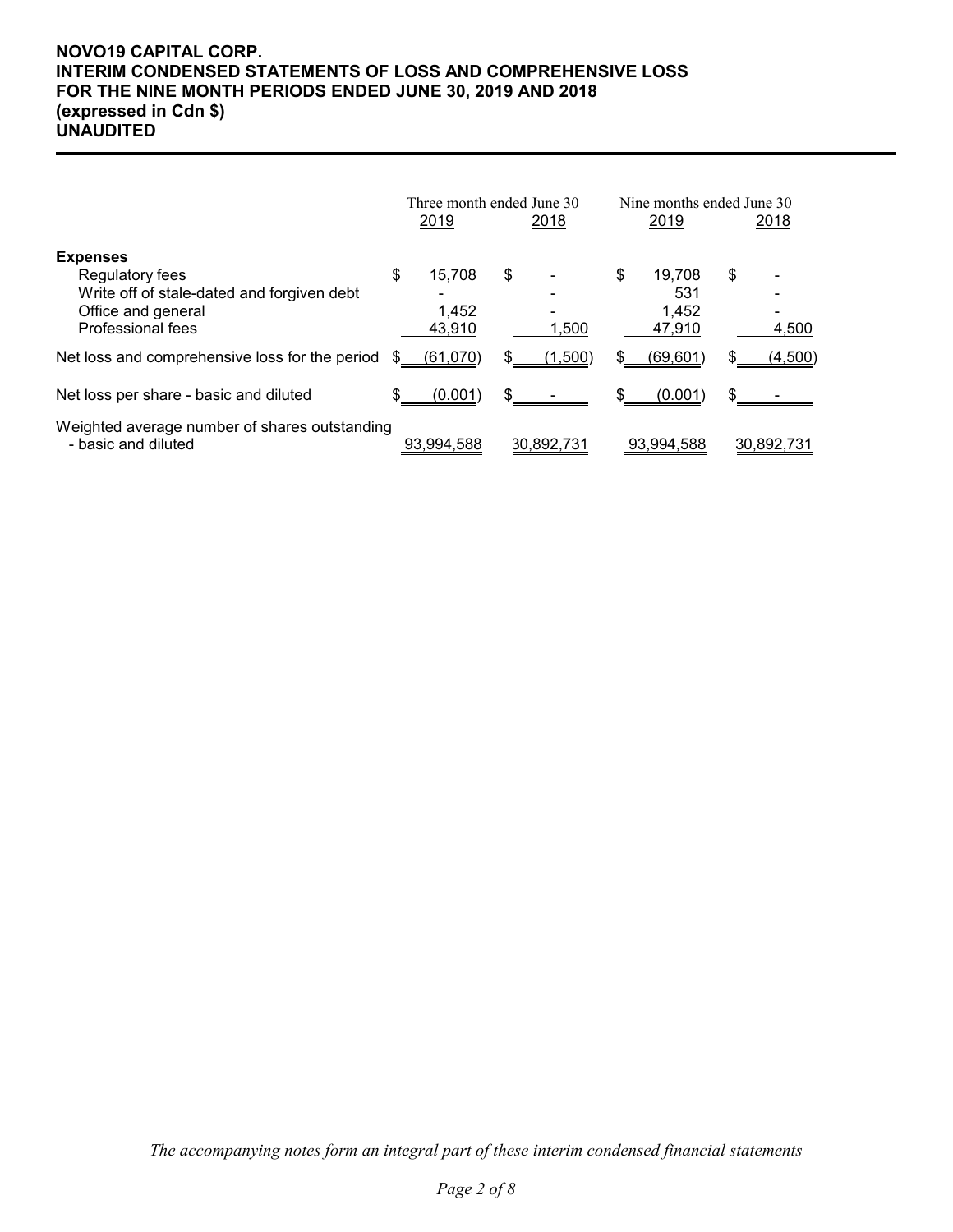## **NOVO19 CAPITAL CORP. INTERIM CONDENSED STATEMENTS OF CHANGES IN EQUITY FOR THE NINE MONTH PERIODS ENDED JUNE 30, 2019 AND 2018 (expressed in Cdn \$) UNAUDITED**

|                                                    | <b>Common shares</b> | Warrants      | Other<br><b>Reserves</b> | <b>Deficit</b> | Total              |
|----------------------------------------------------|----------------------|---------------|--------------------------|----------------|--------------------|
| Balance - October 1, 2017                          | \$1,848,380          | 364,613<br>\$ | 763,287<br>\$            | \$(3,549,720)  | (573, 440)<br>\$   |
| Net loss for the period                            |                      |               |                          | (4,500)        | (4,500)            |
| Balance, June 30, 2018                             | \$1,848,380          | 364,613<br>£. | 763,287<br>\$            | \$(3,554,220)  | (577, 940)<br>S.   |
| Balance October 1, 2018                            | \$1,848,380          | \$<br>25,377  | \$1,102,523              | \$(3,434,351)  | (458, 071)<br>\$   |
| Net loss for the period<br>Private placements-cash | 60,000               |               |                          | (69, 601)      | (69,601)<br>60,000 |
| Private placements-for debt<br>Warrants expired    | 430,803              | (25, 377)     | 25,377                   |                | 430,803            |
| Balance, June 30, 2019                             | \$2,339,183          |               | \$1,127,900              | \$(3,503,952)  | (36,869)<br>\$.    |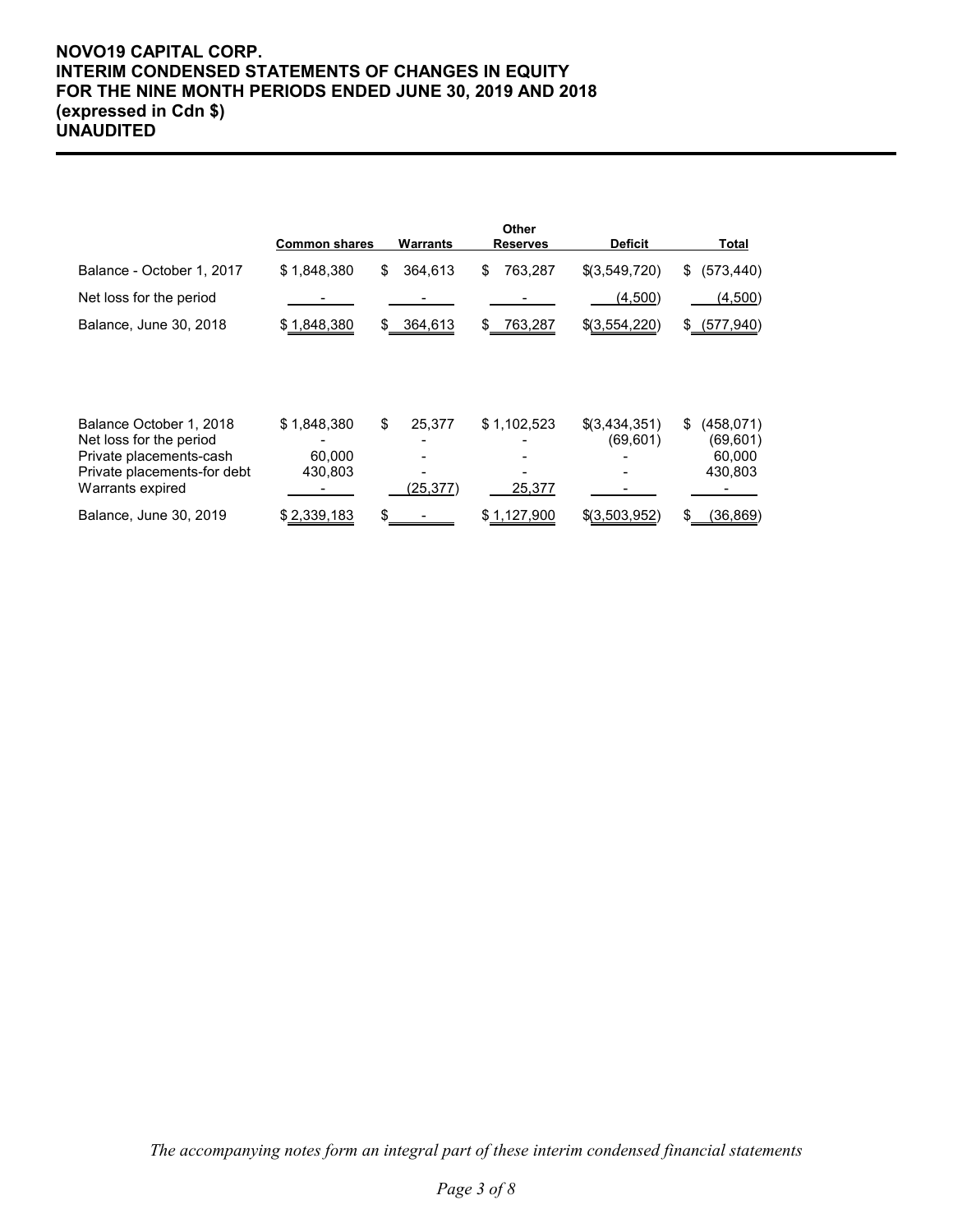## **NOVO19 CAPITAL CORP. INTERIM CONDENSED STATEMENTS OF CASH FLOWS FOR THE NINE MONTH PERIODS ENDED JUNE 30, 2019 AND 2018 (expressed in Cdn \$) UNAUDITED**

|                                                                                                                                              | 2019                           | 2018          |
|----------------------------------------------------------------------------------------------------------------------------------------------|--------------------------------|---------------|
| Cash provided by (used in) the following activities:                                                                                         |                                |               |
| <b>Operating activities</b><br>Net loss for the period<br>Add items not requiring an outlay of cash:<br>Changes in Non-cash working capital: | \$<br>(69, 601)                | (4,500)<br>\$ |
| Taxes receivable<br>Accounts payable and accrued liabilities                                                                                 | (5,746)<br>24,103<br>(51, 244) | 4,498<br>(2)  |
| <b>Financing activities</b><br>Common shares issued for cash                                                                                 | 60,000                         |               |
| Net change in cash during the period                                                                                                         | 8,756                          | (2)           |
| Cash, beginning of period                                                                                                                    |                                |               |
| Cash, end of period                                                                                                                          | 8,756                          |               |
| Non-cash investing and financing activities:                                                                                                 |                                |               |
| Interest paid in cash                                                                                                                        | \$                             | \$            |
| Income taxes paid in cash                                                                                                                    | \$                             | \$            |
| Common shares issued for for debt                                                                                                            | 430,803                        |               |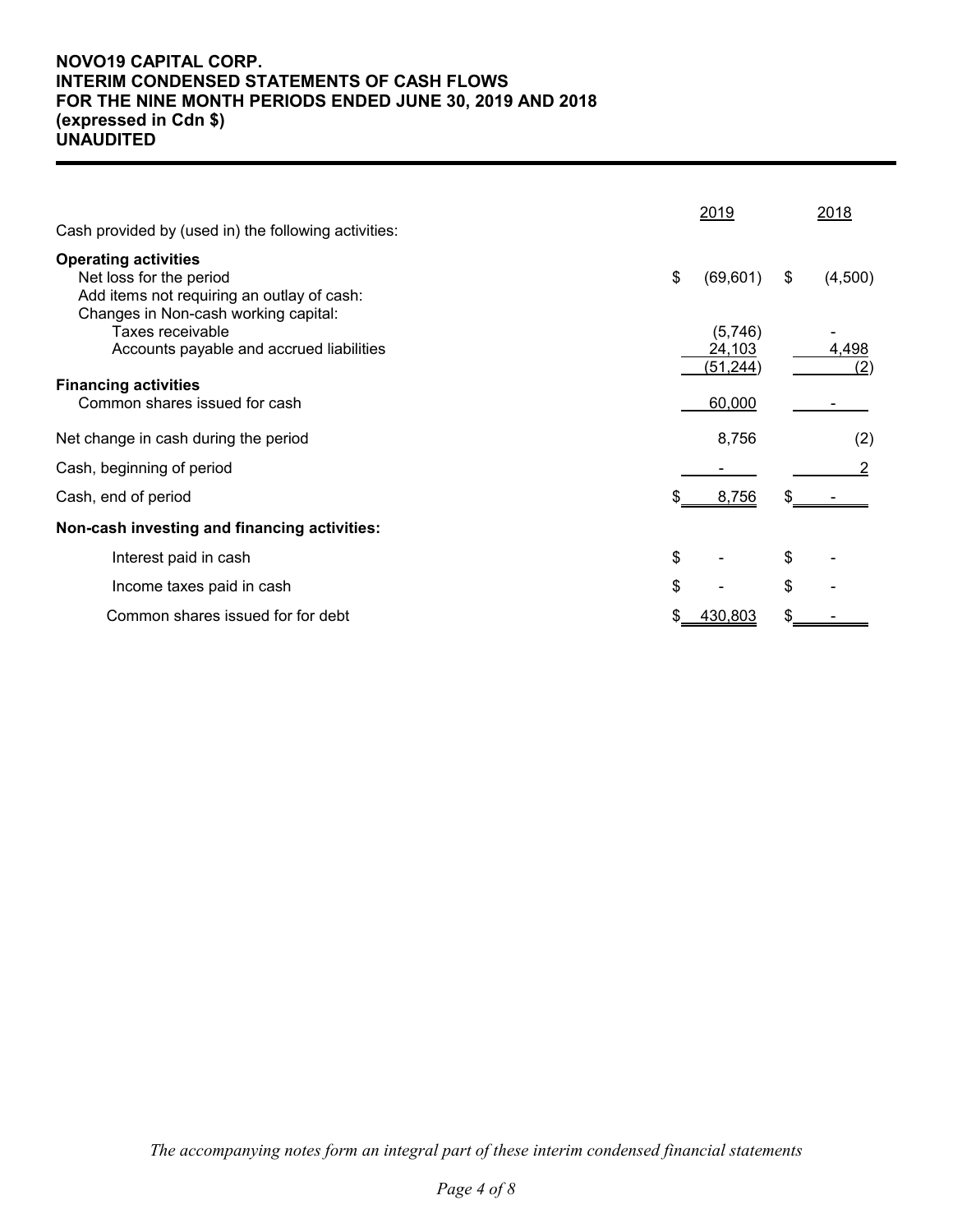#### **1. Nature of operations and going concern**

Novo19 Capital Corp. (formerly Parkside Resources Corporation) (the "Company") was incorporated on November 21, 2005 under the Business Corporations Act of British Columbia. The Company is a junior resource exploration and development company and is in the exploration stage. The Company's principle asset is a mineral property which is not yet in commercial production. The Company has not determined whether or not its property contains economically recoverable resources.

These financial statements have been prepared on a going concern basis which assumes that the Company will be able to realize its assets and discharge its liabilities in the normal course of business for the foreseeable future. As at June 30, 2019, the Company had no sources of operating cash flows. The Company will therefore require additional funding which, if not raised, would result in the curtailment of activities and project delays. The Company had working capital deficiency of \$36,870, and has incurred losses since inception, resulting in an accumulated deficit of \$3,503,952. The Company's ability to continue as a going concern is uncertain and is dependent upon its ability to continue to raise adequate financing. There can be no assurances that the Company will be successful in this regard, and therefore, there is doubt regarding the Company's ability to continue as a going concern, and accordingly, the use of accounting principles applicable to a going concern. These financial statements do not reflect adjustments that would be necessary if the "going concern" assumption were not appropriate. If the "going concern" assumption were not appropriate for these financial statements, then adjustments to the carrying values of the assets and liabilities, the expenses and the statement of financial position classifications would be necessary as these adjustments could be material.

The recoverability of expenditures on its resource properties and related deferred exploration expenditures is dependent upon the existence of resources that are economically recoverable, confirmation of the Company's ownership interests in the claims, the ability of the Company to obtain necessary financing to complete the exploration and the development of the properties, and upon future profitable production or proceeds from disposition thereof.

## **2. Significant accounting policies:**

#### **Statement of Compliance**

These unaudited condensed consolidated interim financial statements have been prepared for the three and nine months ended June 30, 2019 and 2018, including comparative figures, in accordance with International Accounting Standard ("IFRS"), and in particular in accordance with International Accounting Standard 34, Interim Financial Reporting ("IAS 34") as issued by the International Accounting Standards Board ("IASB"). They have been prepared using the accounting policies the Company expects to adopt in its consolidated financial statements as at and for the financial year ending September 30, 2019.

These condensed consolidated interim financial statements do not include all of the information required for full annual financial statements and should be read in conjunction with the Company's September 30, 2018 year end audited consolidated financial statements prepared in accordance with IFRS.

#### **Accounting Standards Issued but not yet Effective**

Certain new standards, interpretations and amendments to existing standards have been issued by the IASB or IFRIC that are mandatory for accounting periods beginning on or after January 1, 2019 or later periods. There are currently no new standards that are expected to have a material impact on the Company in the current period.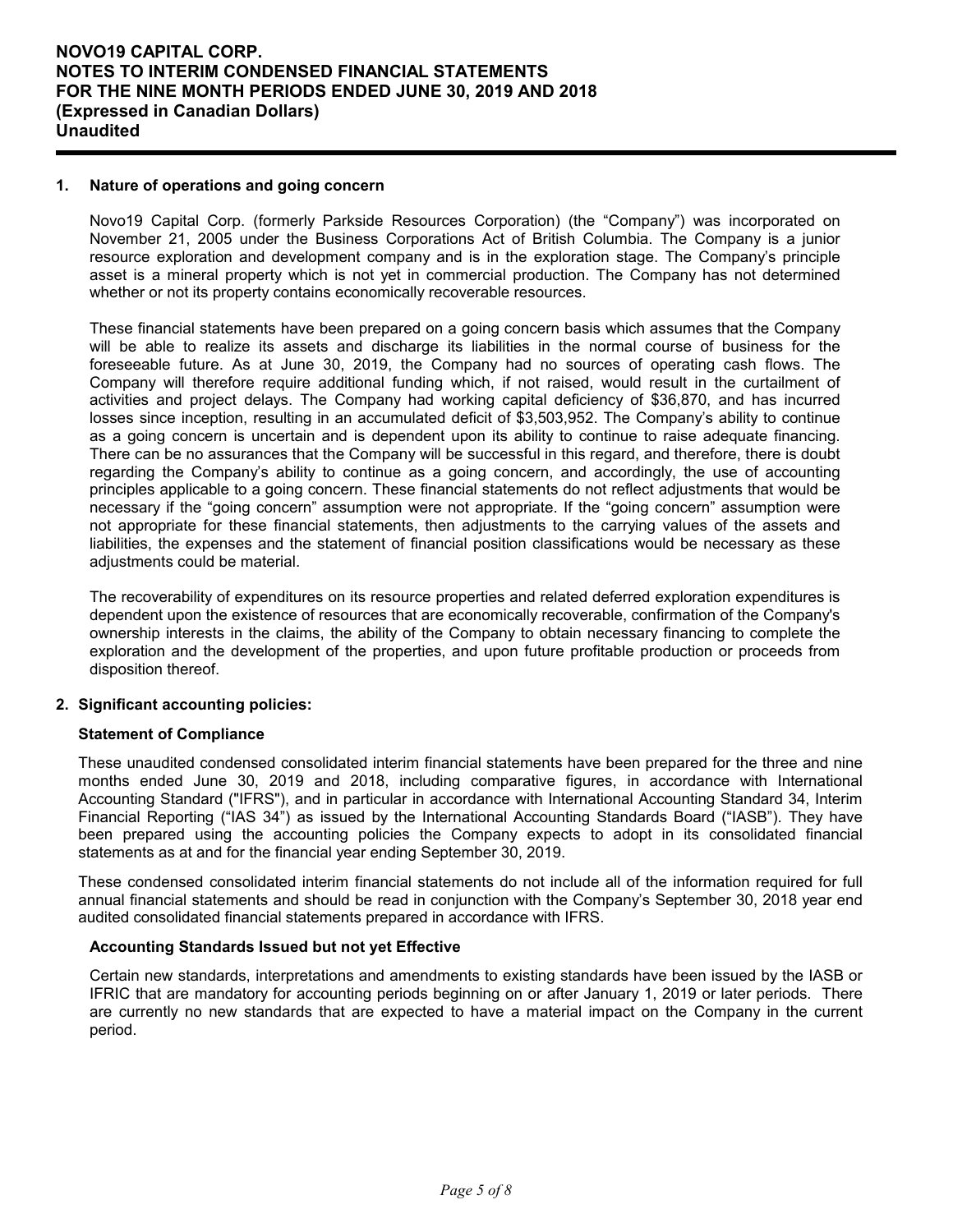#### **3. Exploration and evaluation assets**

#### **Forester Lake Gold Property**

In 2011, the Company entered into an option agreement and then subsequently acquired a 60% interest in the Forester Lake Gold Property from Benton Resources Corp. ("BTC").

The Property is being carried at a nominal amount of \$1.

#### **4. Promissory Notes payable**

In a prior quarter the Company received advances from three arms' length parties totaling \$15,255. The promissory notes were due on demand, non-interest bearing and are unsecured. During the prior quarter these promissory notes were exchanged for common shares.

#### **5. Related party transactions**

|                       |                                                   |  |                |  | Nine months ended<br>June 30, |  |  |  |  |  |
|-----------------------|---------------------------------------------------|--|----------------|--|-------------------------------|--|--|--|--|--|
| <b>Related Party</b>  | Item                                              |  | 2019           |  | 2018                          |  |  |  |  |  |
| <b>Key Management</b> |                                                   |  |                |  |                               |  |  |  |  |  |
| Personnel             |                                                   |  |                |  |                               |  |  |  |  |  |
|                       | Salaries and fees charged to statement of loss    |  | $\sim$         |  | $\blacksquare$                |  |  |  |  |  |
|                       | Share-based payments charged to statement of loss |  | $\blacksquare$ |  | $\overline{\phantom{a}}$      |  |  |  |  |  |

To the knowledge of the directors and officers of the Company as of June 30, 2019 5,000,000 common shares or 3.88% of the outstanding shares of the Company were held by Benton Resources Inc. Other related parties owned an aggregate of 90,160,600 common shares representing 69.87% of the shares. These holdings can change at any time at the discretion of the owners.

#### **6. Capital management**

When managing capital, the Company's objective is to ensure the entity continues as a going concern as well as to maintain optimal returns to shareholders and benefits for other stakeholders. Management adjusts the capital structure as necessary. The Board of Directors does not establish quantitative return on capital criteria for management, but rather relies on the expertise of the Company's management to sustain future development of the business.

The Company is dependent on external financing to fund its exploration activities. In order to carry out the planned exploration and pay for administrative costs, the Company will spend its existing working capital and raise additional amounts as needed. The Company will continue to assess new properties and seek to acquire an interest in additional properties if it feels there is sufficient geologic or economic potential and if it has adequate financial resources to do so.

The capital structure of the Company consists of equity comprised of share capital, warrants, other reserves and deficit. The Company is not subject to externally imposed capital requirements.

Management reviews its capital management approach on an on-going basis and believes that this approach, given the relative size of the Company, is appropriate.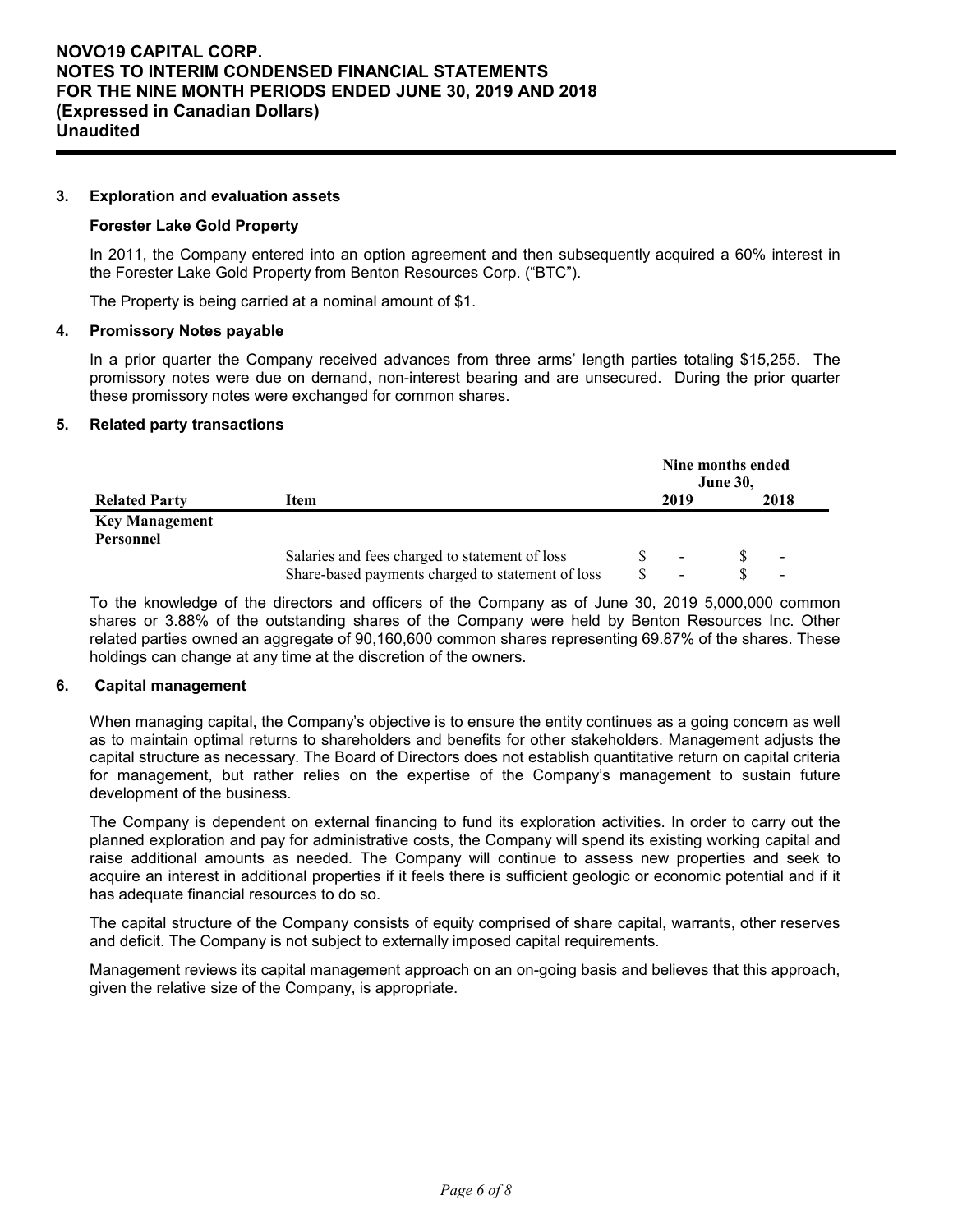### **7. Share capital**

a) Authorized share capital

Unlimited number of common shares without par value.

b) Issued common shares:

|                            | $#$ of shares | \$ Amount |
|----------------------------|---------------|-----------|
| Balance September 30, 2018 | 30.892.731    | 1.848.380 |
| Issued for cash (i)        | 12.000.000    | 60.000    |
| Issued for debt (ii)       | 86,160,600    | 430,803   |
| Balance June 30, 2019      | 129,053,331   | 2,339,183 |

- i) During the prior quarter the Company issued 12,000,000 common shares at \$0.005 per share for gross proceeds of \$60,000.
- ii) During the prior quarter the Company issued 86,160,600 common shares at \$0.005 per share for debt totaling \$430,803 including \$15,255 for outstanding promissory notes and \$415,548 of outstanding accounts payable.

#### **8. Stock options**

The Board of Directors has approved a Stock Option Plan for directors and officers. Pursuant to the Stock Option Plan, options granted shall not exceed 10% of the number of Common Shares outstanding at the time of grant. The exercise price as determined by the Board in its sole discretion, must not be lower than the closing price of the Company's Common Shares traded through the facilities of the Exchange on the day preceding the date the Option is granted, less any discount permitted by the Exchange, or such other price as may be determined in accordance with the Stock Option Plan and the requirements of the Exchange, on which the shares are listed for trading.

The Board may not grant options to any one person in any one year period which will, when exercised, exceed 5% of the issued and outstanding common shares or to any one consultant or to any one person employed by the Company who performs investor relations services within any one-year period shall exceed 2% of the issued and outstanding common shares at the time of the grant. Exchange policies require that the aggregate number of options granted to persons performing investor relations activities not exceed 2% of the issued and outstanding shares of the Company. Options are non-transferable and non-assignable. The Options vest as to 15% immediately and 25% from 90 days, 180 days and 270 days following the date of grant.

The following table reflects the continuity of stock options for the period ended June 30, 2019:

|                          | Number of Wtd Avge<br>options | ex. price  |  |
|--------------------------|-------------------------------|------------|--|
| As at September 30, 2018 | 300.000                       | 0.05       |  |
| <b>Expired</b>           | (300.000)                     | \$<br>0.05 |  |
| As at June 30, 2019      | $\blacksquare$                | $\sim$     |  |